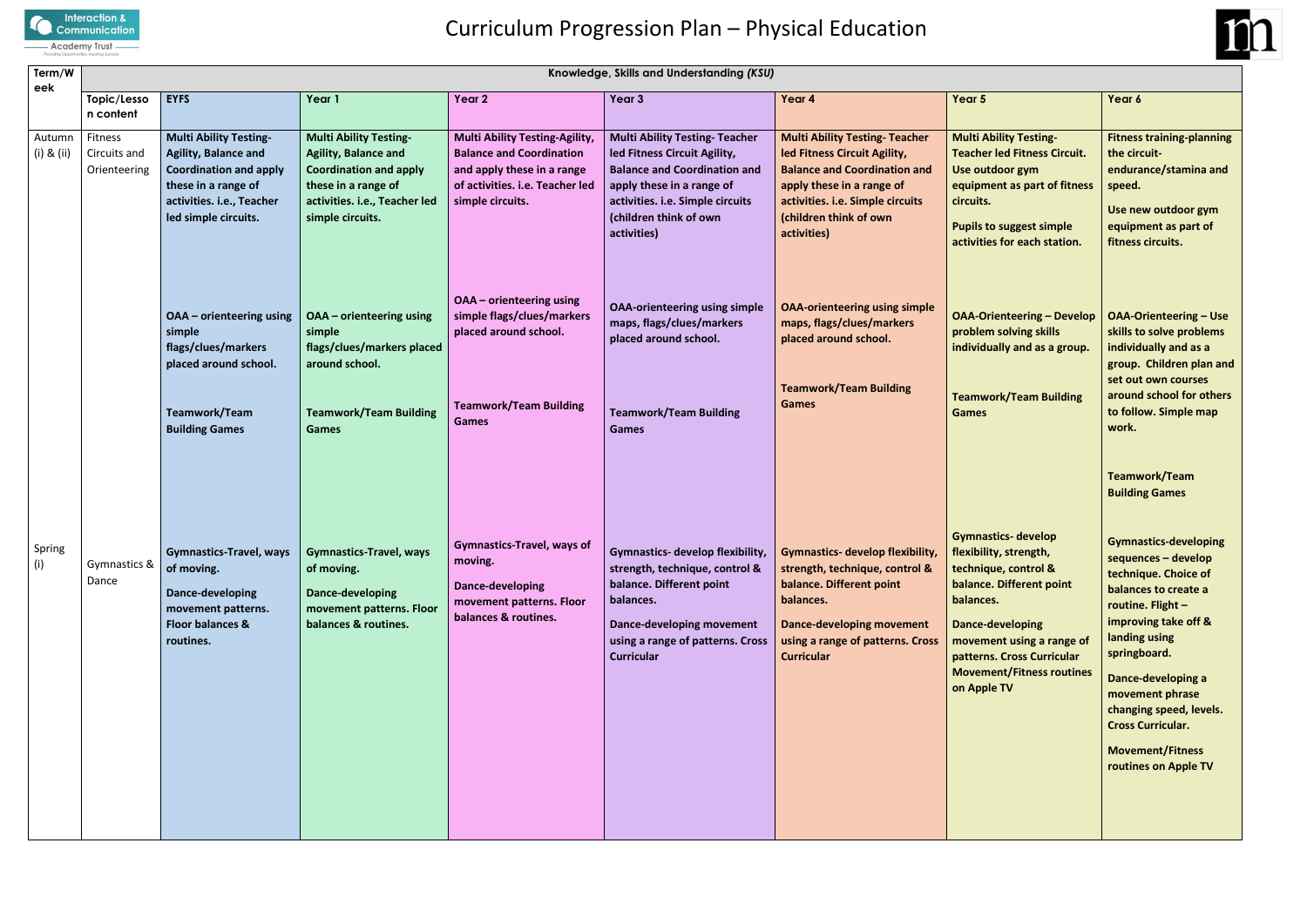

## Curriculum Progression Plan – Physical Education

king and Fielding**throwing, catching and batting – Adapted rounders/Kwik cricket.**

**Athletics – Running, ing and throwing (javelin, discus & shot) delay** strength (i.e. to **indige contact contact throw). Compare performances with previous ones & demonstrate ways to improve to achieve their peral best.** 

| Spring<br>(ii) | Competitive/<br>Invasion<br>Games | <b>Invasion Games-Football.</b><br>Basic skills - ball control,<br>passing, dribbling                                                                                | <b>Invasion Games-Football.</b><br>Basic skills - ball control,<br>passing, dribbling.                                                                                   | <b>Invasion Games-Football.</b><br>Basic skills - ball control,<br>passing, dribbling, shooting.                                                                         | <b>Invasion Games-Football. Basic</b><br>skills - ball control, passing,<br>dribbling and shooting. Fun<br>team games.                                                                                                    | <b>Invasion Games-Football. Basic</b><br>skills - ball control, passing,<br>dribbling and shooting. Fun<br>team games.                                                                                                    | Con<br>Gan<br>drib<br>sma<br>basi<br>atta                                        |
|----------------|-----------------------------------|----------------------------------------------------------------------------------------------------------------------------------------------------------------------|--------------------------------------------------------------------------------------------------------------------------------------------------------------------------|--------------------------------------------------------------------------------------------------------------------------------------------------------------------------|---------------------------------------------------------------------------------------------------------------------------------------------------------------------------------------------------------------------------|---------------------------------------------------------------------------------------------------------------------------------------------------------------------------------------------------------------------------|----------------------------------------------------------------------------------|
| Summer (i)     | Striking &<br>Fielding            | <b>Striking and Fielding-</b><br>Rounders/Cricket-ball<br>skills throwing, catching<br>and hitting balls of<br>varying sizes with<br>different bats and<br>racquets. | <b>Striking and Fielding-</b><br><b>Rounders/Cricket-ball</b><br>skills throwing, catching<br>and hitting balls of varying<br>sizes with different bats<br>and racquets. | <b>Striking and Fielding-</b><br><b>Rounders/Cricket-ball skills</b><br>throwing, catching and<br>hitting balls of varying sizes<br>with different bats and<br>racquets. | <b>Striking and Fielding-</b><br><b>Rounders/Cricket-ball skills</b><br>throwing, catching and hitting<br>balls of varying sizes with<br>different bats and racquets.                                                     | <b>Striking and Fielding-</b><br><b>Rounders/Cricket-ball skills</b><br>throwing, catching and hitting<br>balls of varying sizes with<br>different bats and racquets.                                                     | <b>Stril</b><br>thro<br>batt<br>roul                                             |
| Summer<br>(ii) | Athletics                         | <b>Athletics-master basic</b><br>movements including<br>running, jumping and<br>throwing. Practise Sports<br>Day events.                                             | <b>Athletics-master basic</b><br>movements including<br>running, jumping and<br>throwing. Practise Sports<br>Day events.                                                 | <b>Athletics-master basic</b><br>movements including<br>running, jumping and<br>throwing. Practise Sports<br>Day events.                                                 | Athletics - Running, jumping<br>and throwing (javelin, discus &<br>shot) in preparation for Sports<br>Day. Compare performances<br>with previous ones &<br>demonstrate ways to improve<br>to achieve their personal best. | Athletics - Running, jumping<br>and throwing (javelin, discus &<br>shot) in preparation for Sports<br>Day. Compare performances<br>with previous ones &<br>demonstrate ways to improve<br>to achieve their personal best. | <b>Athl</b><br>jum<br>(jav<br>dev<br>imp<br>thro<br>perf<br>one<br>to ir<br>pers |
|                | Net and<br>racquet                | <b>Net and Racquet-</b><br>developing ball control<br>and grip.                                                                                                      | <b>Net and Racquet-</b><br>developing ball control<br>and grip.                                                                                                          | <b>Net and Racquet-developing</b><br>ball control and grip.                                                                                                              | <b>Net and Racquet-developing</b><br>ball control in a simple rally<br>and developing grip.                                                                                                                               | <b>Net and Racquet-developing</b><br>ball control in a simple rally<br>and developing grip.                                                                                                                               | <b>Net</b><br>a sir<br>tenr                                                      |



**Competitive/Invasion Games -Football dribbling/passing skills, small sided games applying** *<u>ic principles suitable for</u>* **attacking & defending.**

**Net and Racquet-developing a simple rally – tennis/badminton**

**Competitive/Invasion Games – Football dribbling/passing, small sided games applying basic principles for attacking & defending.**

**Striking and Fieldingthrowing and catching and different batting techniques. Kwik cricket – rules, fielding and batting skills. Simplified rules of rounders.**

**Athletics-techniques for sprinting, jumping and throwing. (javelin, discus & shot) Develop strength (i.e. to improve distance of a throw). Compare performances with previous ones & demonstrate ways to improve to achieve their personal best.**

**Net and Racquet-mini red tennis developing a rally. Playing in doubles. Mini tournament.**